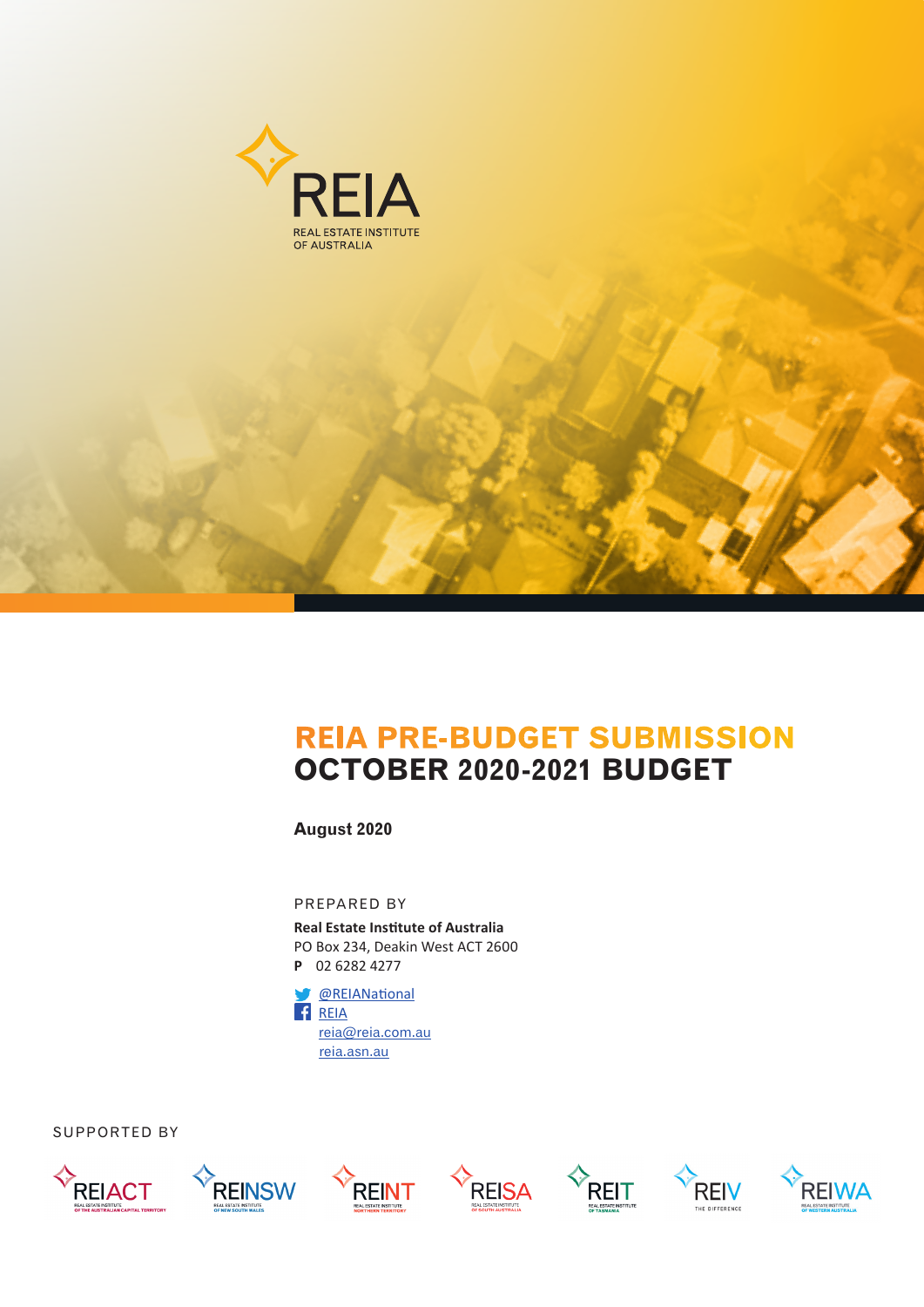# REIA PRESENTS THE GOVERNMENT WITH RECOMMENDATIONS FOR THE OCTOBER 2020-2021 FEDERAL BUDGET

The Real Estate Institute of Australia (REIA) is the peak national association for the real estate profession in Australia.

REIA's members are the State and Territory Real Estate Institutes, through which around 75% of real estate agencies are collectively represented. REIA represents an integral element of the small business sector. Some 99% of real estate agencies are small businesses and 11% of all small businesses in Australia are involved in real estate. Only 0.6% of businesses employ 50 or more persons.

The Census records the Rental, Hiring and Real Estate Services Industry employment as sitting at around 120,000 this includes business brokers, property managers, principals, real estate agents and representatives. Property contributes \$300 billion annually in economic activity.

## **Introduction**

REIA welcomes the opportunity to present the Commonwealth Government with proposals for the October 2020-2021 Federal Budget and seeks Government consideration of five specific recommendations. These are:

- **1.** Expansion of the First Home Loan Deposit Scheme to cover all first home buyers.
- **2.** Extension the current First Home Super Saver (FHSS) Scheme to allow first home buyers to have access to their pre- 1 July 2017 voluntary superannuation contributions, including earnings, for the purpose of raising a deposit for a home.
- **3.** Lowering the limit for renovations under the HomeBuilder package.
- **4.** The extension of the JobKeeper and JobSeeker scheme beyond the current announced cessation for those sectors that are slower to recover.
- **5.** The extension of rental support beyond the announced cessation for those employed in sectors that are slower to recover.

In developing REIA's recommendations, two primary considerations have been made: one – providing a boost to the economy through property, a major driver of economic growth, and two – housing affordability for first home buyers. The extent of this boost is highlighted by modelling undertaken by the Master Builders Association which shows that funding on HomeBuilder *generates a multiplier of 3.5 for GDP.*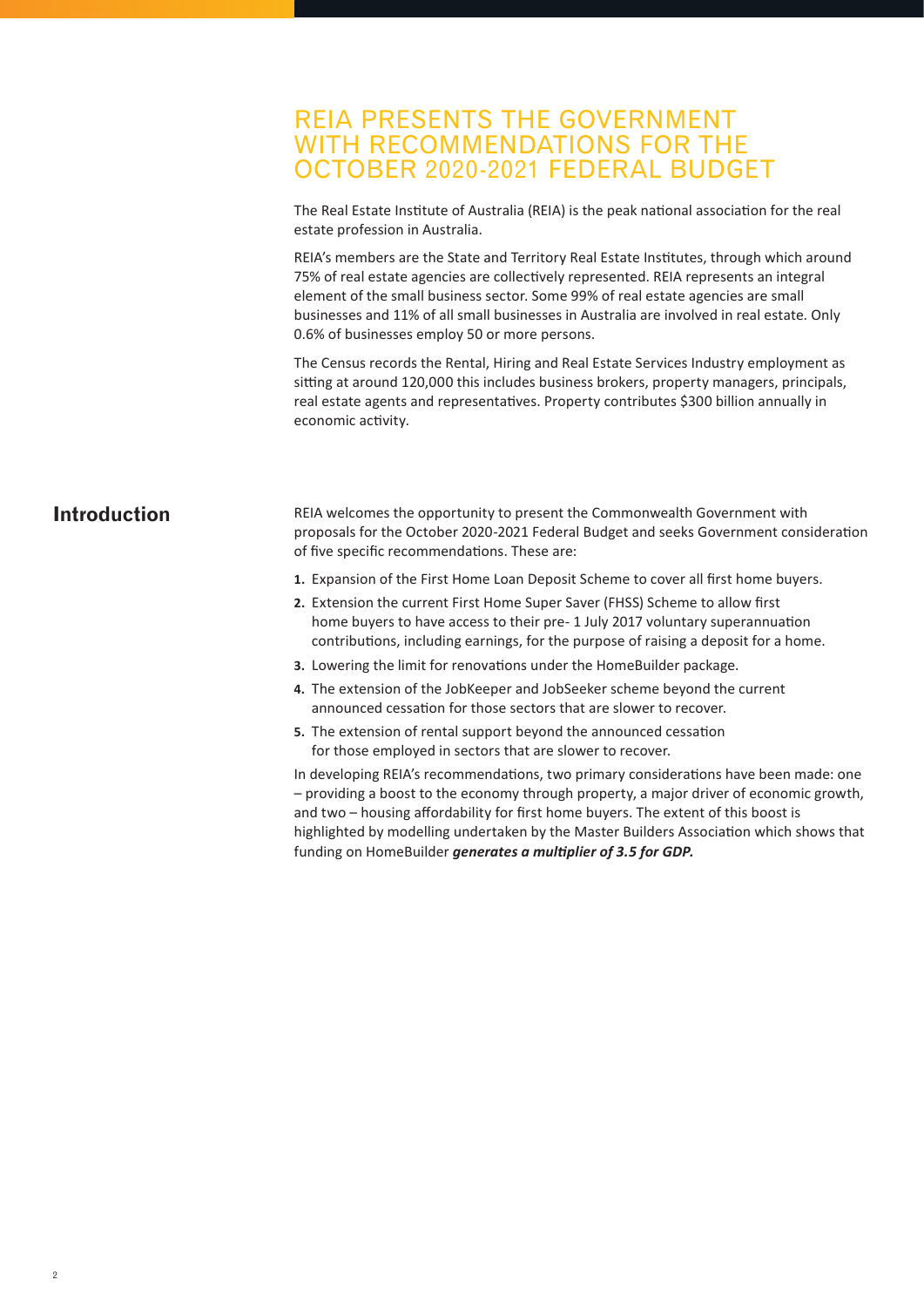### **Economic Background**

In a speech to Australian Business Economists on 7 August, the RBA's Assistant Governor (Economic), Luci Ellis, said the economic recovery in Australia from Coronavirus is expected to be slow and uneven, and GDP will probably take several years to return to the trend path expected prior to the virus outbreak.

The graph below shows three scenarios which vary depending on the assumed timing of the relaxation of current domestic containment measures, such as social distancing, and how long uncertainty and diminished confidence weigh on households' and businesses' spending, hiring and investment plans.



*Source: RBA* 

Dwelling investment supported by historically low interest rates had been a significant contributor to growth in the Australian economy since 2013/14. Australia's property industry has been a main driver of economic growth and increased employment in the transition away from a decade-long reliance on mining. New home building has been a crucial support to economic growth over the previous three years. This however is now on the wane and the decrease is at risk of accelerating.

Providing a stimulus to economic activity outside the mining sector, including the housing and building sectors, has been amongst the main reasons for the RBA to keep the official cash rate at record low levels since August 2013. The introduction of the HomeBuilder program similarly recognises the importance of the housing and building sectors in stimulating economic activity.

It is against this background that REIA's Pre- Budget Submission for 2020/21 is framed and seeks Commonwealth Government action to maintain activity in the property sector which is critical to the Australian economy.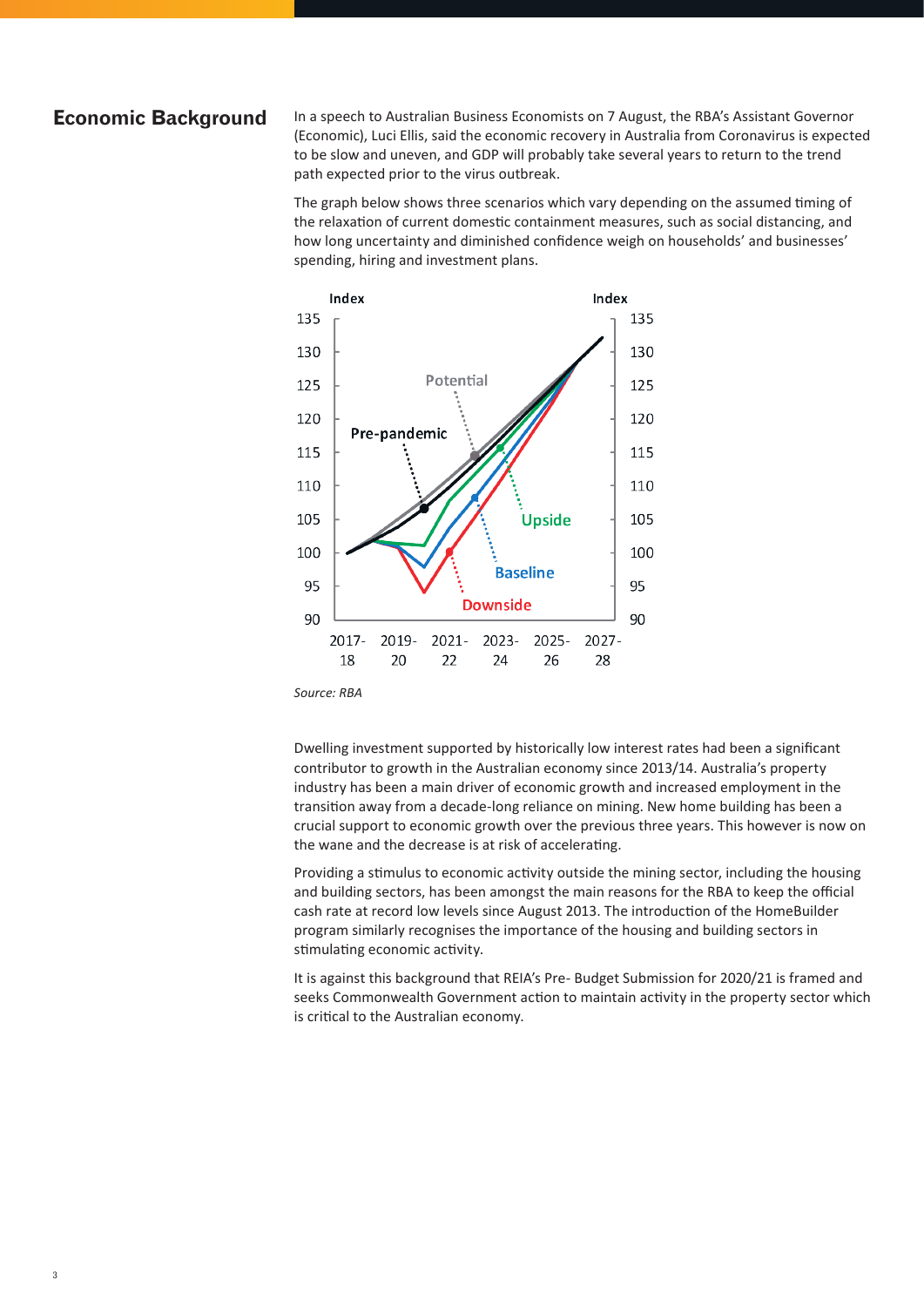## **Recommendations**

**Recommendation 1: REIA recommends that the First Home Loan Deposit Scheme be expanded to cover all first home buyers (subject to the income and house price limits).**

Whilst investor activity in housing has in large part been responsible for the supply response from the building sector contributing to economic growth, this, up until recently, had been at the cost of first home buyers and their ability to enter the housing market.

The graph below shows the number of loans to home buyers (excluding refinancing) and the proportion of first home buyers in the housing finance commitments from November 2000. Since April 2012, when official interest rates were 4.25% compared to the current 0.25%, the participation of first home buyers declined by 17% until a pick-up in 2017. This decline was despite ten cuts in the official interest rate over that period. The participation of first home buyers has improved over the last year. The current level is however well down on the levels a decade ago when the Government increased the First Home Owner Grant (FHOG) as part of its GFC measures.



#### **Finance Approvals and the Proportion of First Home Buyers (excluding refinancing)**

*Source: 5609 Housing Finance Australia 2000 – 2020 (ABS), 5601 Lending indicators 2002 – 2020 (ABS)*

*Whilst historically low interest rates may make mortgage payments achievable for first home buyers it is the deposit gap together with stamp duties that are a major hurdle.*

With first home buyers finding it difficult to enter the housing market, *home ownership in Australia is declining after four decades of stable levels. This drop is being evidenced across all states and territories and is most pronounced in the 35 to 44 age group.*

With three quarters of Australian first home buyers having less than a 20% deposit and thus incurring mortgage insurance, the 2019 Election commitment to introduce the First Home Loan Deposit Scheme on 1 January 2020 which provides a guarantee to allow 10,000 eligible borrowers to purchase a home with a deposit of 5%, is most welcome.

However, the 10,000-loan cap seems rather arbitrary and represents less than 10% of first home buyers. As such it is a lottery and the bulk of first home buyers will not benefit.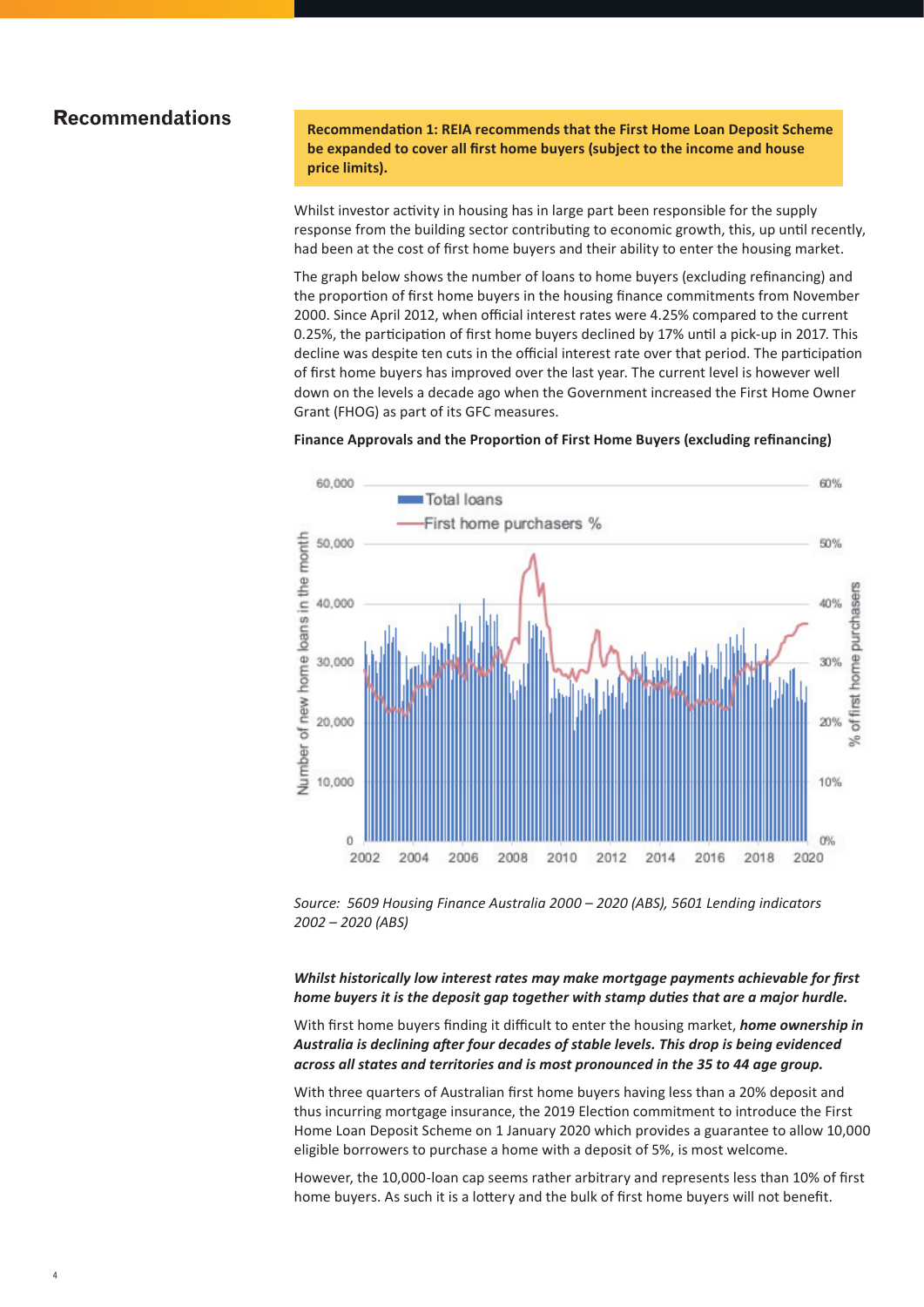Further, since the Global Financial Crisis the number of home loans issued with a 10% deposit has fallen from 21% of all loans to just 7%.

REIA recommends the scheme is expanded to cover all first home buyers (subject to the income and house price limits). This will be equitable, administratively easier, avoid any surges in demand and provide a stimulus to economic activity.

*It is imperative that any assistance to first home buyers should be uniform and should not discriminate between buyers of new or established housing.* Less than 20% of Australian first home buyers buy new homes with over 80% purchasing established dwellings. First home buyers in New South Wales, Queensland, South Australia, Tasmania, the Northern Territory and the Australian Capital Territory were above the national average in their preference for established homes. These choices are made on affordability of older dwellings in locations that provide proximity to work, leisure activities and infrastructure including public transport.

**Recommendation 2: REIA proposes the Commonwealth Government extend the current First Home Super Saver (FHSS) Scheme to allow first home buyers to have access to their pre- 1 July 2017 voluntary superannuation contributions, including earnings, for the purpose of raising a deposit for a home.**

It is critical that first home buyers have an additional way of supplementing their deposit savings.

REIA believes in the benefits of continuing the high ownership level in Australia, particularly as the population ages, and strongly encourages the Commonwealth Government to help implement solutions that will assist aspiring first home buyers. Such assistance should be uniform and should not discriminate between buyers of new or established housing.

Superannuation is an important financial asset of Australian households. Aside from home ownership it is the second most important financial asset with 82.1% of all Australian households holding at least some savings in their superannuation account and the average value across all households at \$142,429 (HILDA Survey).

Superannuation and home ownership are both components of a retiree's "nest egg" and not competing products. By buying earlier in life retirees have every prospect of having a higher equity on retirement and a larger "nest egg" on downsizing. Too much attention has been focused on the accumulation of a nest egg through superannuation at the expense of other more practical considerations which not only improve the quality of life at an earlier age but result in a greater retirement "nest egg".

Access to superannuation for the purchase of a first home could help reverse the trend of falling home ownership – down 3-4 percentage points in the last two decades – and address the looming policy problem of long-term renters aged 45 years and over remaining in the rental sector and possibly requiring rental support in later years.

A study by the Centre of Excellence in Population Ageing Research (CEPAR), Housing in an Ageing Australia: Nest and Nest Egg, November 2019 states that homeownership serves multiple purposes over the lifecycle: It acts as a home as well as a store of wealth to guarantee financial security in retirement. Its lack in old age compromises security of both tenure and finances.

CEPAR found that the current trend toward delaying home purchase has demographic and housing policy implications. The link between housing and ageing and with the Australian retirement system built on the premise of homeownership means that indefinite deferral of home purchase will have disadvantageous consequences in retirement.

The 2017 Budget measure of allowing first home buyers to apply to withdraw voluntary contributions made to super after 1 July 2017 for a home deposit recognises this and is a welcome initiative.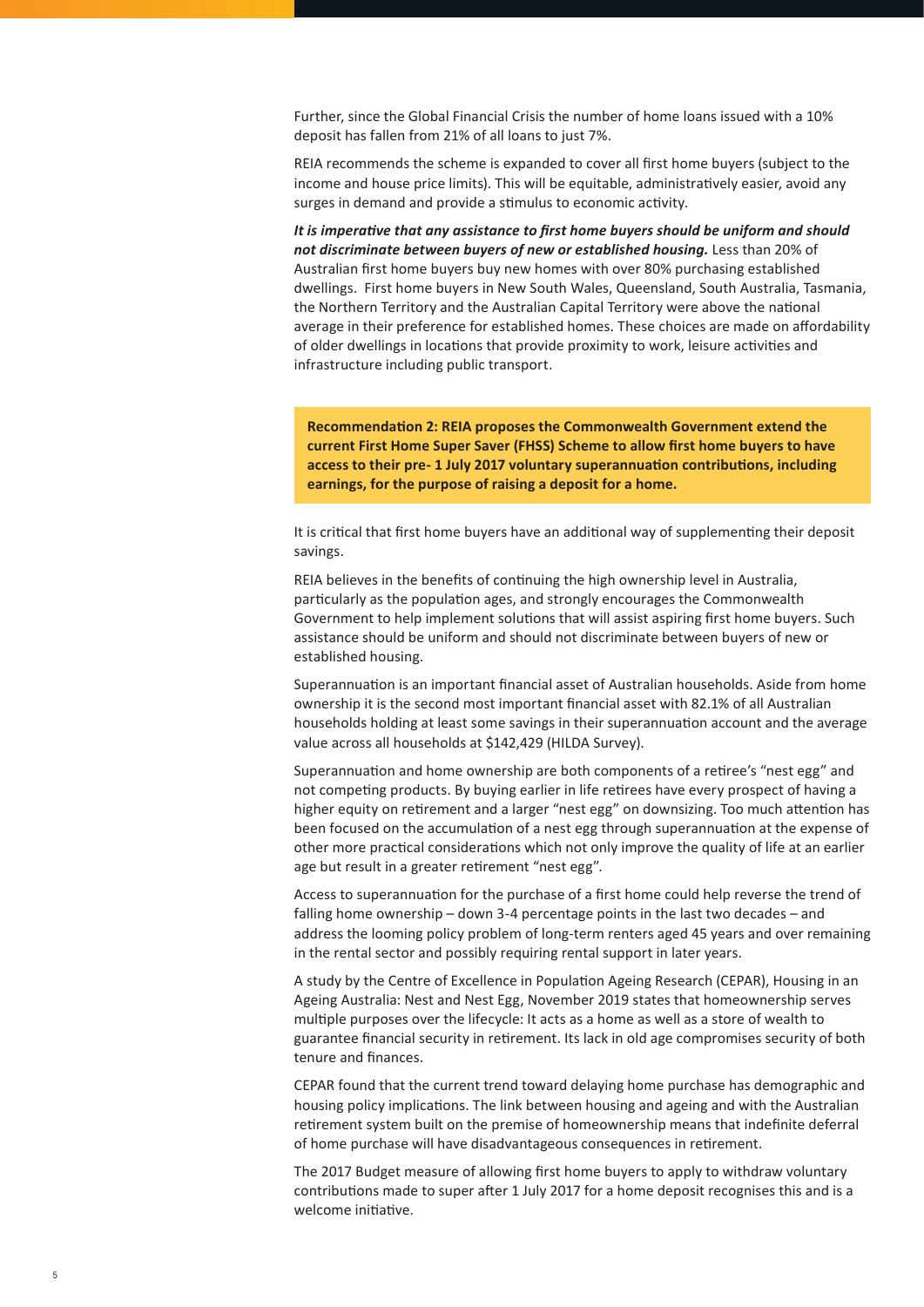*Allowing access to pre- 1 July 2017 voluntary contributions to superannuation funds would help prospective buyers to save for a deposit faster.* The mechanism for accessing these funds has already been established by the 2017 Budget initiative of the First Home Super Saver (FHSS) Scheme.

#### *The use of retirement savings for a first home purchase has already proven to be successful in Canada, New Zealand and Singapore.*

Whilst allowing access to superannuation as part of the Government's response to the COVID pandemic has seen many people, particularly younger age groups, diminish their superannuation balances this does not negate the need to boost their retirement "nest egg" by home ownership. Indeed, it reinforces the need.

**Recommendation 3: REIA recommends reducing the lower limit for renovations under the HomeBuilder package.** 

REIA is supportive of the Government's HomeBuilder housing stimulus package for new builds and renovations to give the construction industry a much-needed boost to activity and employment. The package will revitalise building activity when the viability of builders and their jobs as well as related sectors will be most under threat.

REIA understands that the eligibility criteria have been determined by the need to maintain integrity for the package, eliminating rorting and maximising employment generation.

The extent of the employment generated will be determined by the number of projects undertaken and the size of those projects.

Feedback that the REIA has had on the package clearly suggests that a lower limit on renovations would result in a much greater uptake and thus enhance the employment generation – the very objective of Homebuilder.

Further, the employment generation of a \$75k renovation is proportional to a \$150k renovation. There is nothing inherent about higher priced renovations that have a higher labour content than a medium-priced renovation. A \$150k renovation does not employ more than twice the amount of tradespeople than two \$75k renovations. Indeed, it is quite likely less, as higher priced renovations tend to have higher level fittings which are often imported.

The REIA firmly believes that a lower limit on the eligibility of renovations would generate more employment with the integrity of the scheme still being maintained through conditions such as the requirement of a licensed builder.

**Recommendation 4: REIA recommends the consideration of an extension of the JobKeeper and JobSeeker scheme beyond the current announced cessation for key sectors that are slower to recover.** 

The introduction of the JobKeeper and JobSeeker schemes and subsequent extension needs to be applauded for keeping many employed. In the real estate sector, it has allowed for continuing employment for those engaged in providing the essential service of keeping tenants housed during the pandemic.

The real estate profession has acted quickly and responsibly in response to developments to date including managing day-to-day issues between tenants and owners and being responsible for the care and maintenance of the property and ensuring the health and safety of tenants, their visitors, customers, clients and staff.

For those engaged in the real estate sector the expected easing of business restrictions and social engagement does not however signal a return, albeit slowly, to business conditions anywhere near normal because of the long lead times between a pickup in buyer and seller enquiry levels and payment of commission.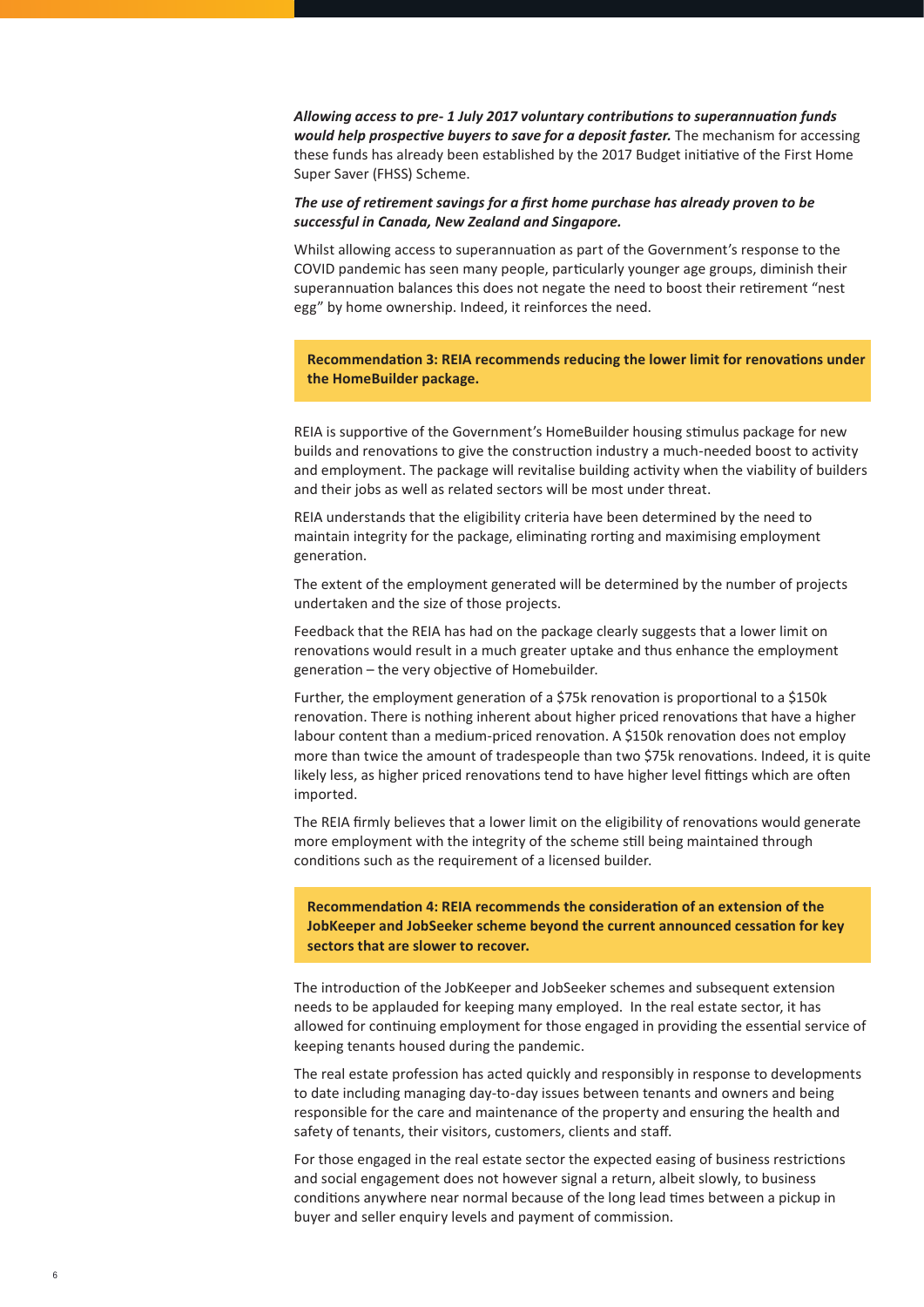It can be a year or more between when a salesperson first receives contact from a potential seller and settlement which includes payment of the commission. The process usually starts with the salesperson conducting an initial inspection and meeting with the client. This then leads to a proposal being produced and this is presented to the sellers. More often than not the sellers will then take their time attending to improvements identified by the agent to be completed prior to putting the property on the market. Once this is done, the agent then needs to prepare the marketing. Whilst for some properties this will take less than forty-five days some sellers will not be ready to go to market for many months or even a year in some cases. Then there is the time frame to achieve a sale of thirty to sixty days followed by the settlement period which is somewhere between a further thirty to ninety days.

It will take some three to six months for incomes after restrictions are eased to fully reflect the slow down in activity from the "hibernation" of the Australian economy.

At the same time exacerbating this is the expectation of a continuation of falling sales volumes. Anecdotal evidence suggests that we are likely to see at least a fifty percent reduction in the volume of sales across Australia as sellers retreat from the market. Some parts of Australia will be harder hit than others. Melbourne will be highly impacted but many of our regional communities particularly those affected by bushfires, flood and drought can expect a larger impact on income and employment.

It is not surprising then that a survey undertaken by REIA member Real Estate Institutes shows more than 80% of respondents saw the need to extend JobKeeper for the real estate sector. Many leading agents have an expectation that we will not return to the market levels we have seen for many years. Even when the health issues surrounding Coronavirus have been addressed the economic aspects will see a protracted period of high unemployment and low economic growth.

In addition, estate agents are bracing themselves for the termination of the non-eviction periods for tenants who have not been unable to make their rental periods. Agents will be required to deal with these matters on behalf of the owners whilst not having received any income from those properties for many months. This loss will be compounded by the anticipated lower income from lower listing numbers and sales.

Other sectors of the economy will have a set of circumstances that mean there will also be considerable lags before they start to recover.

**Recommendation 5: REIA recommends the consideration of an extension of rental support beyond the announced cessation for those employed in sectors that are slower to recover.** 

As already noted the impact on jobs of the pandemic has been far from uniform across industry sectors. Some recipients of JobSeeker are in industries that will be slow to recover. Those that were employed in hospitality, tourism and travel, entertainment and the arts will continue to be impacted by ongoing restrictions on social distancing.

In the paper by the RBA's Ms Ellis it is estimated that unemployment across the country will continue to increase over the rest of this year reaching at least 9% in all three scenarios and over 10% in the worst-case scenario with a reduction thereafter. Many industries will however be impacted by more.

The hospitality industry continues to be hit the hardest with a third of jobs in the accommodation and food services sector lost. The number of jobs in arts and recreation services has fallen by 27%. Jobs in the rental, hiring and real estate sector are down more than 13% and mining has lost 11% of jobs.

To enable those that are in disproportionately impacted sectors meet their financial commitments such as rent, extending JobSeeker would also minimise the flow on impacts.